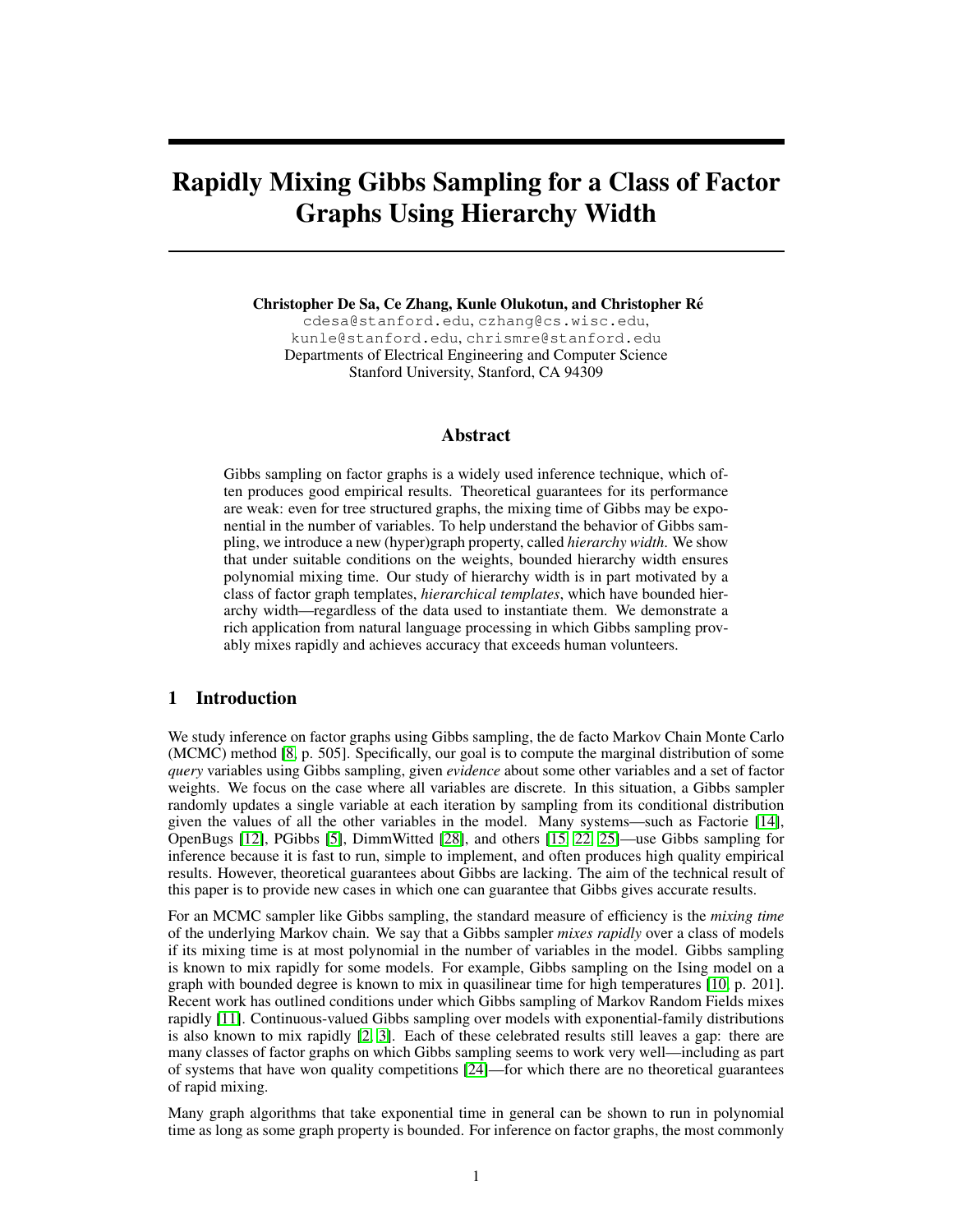used property is hypertree width, which bounds the complexity of *dynamic programming* algorithms on the graph. Many problems, including variable elimination for exact inference, can be solved in polynomial time on graphs with bounded hypertree width [8, p. 1000]. In some sense, bounded hypertree width is a necessary and sufficient condition for tractability of inference in graphical models [1, 9]. Unfortunately, it is not hard to construct examples of factor graphs with bounded weights and hypertree width 1 for which Gibbs sampling takes exponential time to mix. Therefore, bounding hypertree width is insufficient to ensure rapid mixing of Gibbs sampling. To analyze the behavior of Gibbs sampling, we define a new graph property, called the *hierarchy width*. This is a stronger condition than hypertree width; the hierarchy width of a graph will always be larger than its hypertree width. We show that for graphs with bounded hierarchy width and bounded weights, Gibbs sampling mixes rapidly.

Our interest in hierarchy width is motivated by so-called factor graph templates, which are common in practice [8, p. 213]. Several types of models, such as Markov Logic Networks (MLN) and Relational Markov Networks (RMN) can be represented as factor graph templates. Many state-of-the-art systems use Gibbs sampling on factor graph templates and achieve better results than competitors using other algorithms [14, 27]. We exhibit a class of factor graph templates, called *hierarchical templates*, which, when instantiated, have a hierarchy width that is bounded independently of the dataset used; Gibbs sampling on models instantiated from these factor graph templates will mix in polynomial time. This is a kind of sampling analog to tractable Markov logic [4] or so-called "safe plans" in probabilistic databases [23]. We exhibit a real-world templated program that outperforms human annotators at a complex text extraction task—and provably mixes in polynomial time.

In summary, this work makes the following contributions:

- We introduce a new notion of width, *hierarchy width*, and show that Gibbs sampling mixes in polynomial time for all factor graphs with bounded hierarchy width and factor weight.
- We describe a new class of factor graph templates, *hierarchical factor graph templates*, such that Gibbs sampling on instantiations of these templates mixes in polynomial time.
- We validate our results experimentally and exhibit factor graph templates that achieve high quality on tasks but for which our new theory is able to provide mixing time guarantees.

#### 1.1 Related Work

Gibbs sampling is just one of several algorithms proposed for use in factor graph inference. The variable elimination algorithm [8] is an exact inference method that runs in polynomial time for graphs of bounded hypertree width. Belief propagation is another widely-used inference algorithm that produces an exact result for trees and, although it does not converge in all cases, converges to a good approximation under known conditions [7]. *Lifted inference* [18] is one way to take advantage of the structural symmetry of factor graphs that are instantiated from a template; there are lifted versions of many common algorithms, such as variable elimination [16], belief propagation [21], and Gibbs sampling [26]. It is also possible to leverage a template for fast computation: Venugopal et al. [27] achieve orders of magnitude of speedup of Gibbs sampling on MLNs. Compared with Gibbs sampling, these inference algorithms typically have better theoretical results; despite this, Gibbs sampling is a ubiquitous algorithm that performs practically well—far outstripping its guarantees.

Our approach of characterizing runtime in terms of a graph property is typical for the analysis of graph algorithms. Many algorithms are known to run in polynomial time on graphs of bounded treewidth [19], despite being otherwise NP-hard. Sometimes, using a stronger or weaker property than treewidth will produce a better result; for example, the submodular width used for constraint satisfaction problems [13].

## 2 Main Result

In this section, we describe our main contribution. We analyze some simple example graphs, and use them to show that bounded hypertree width is not sufficient to guarantee rapid mixing of Gibbs sampling. Drawing intuition from this, we define the hierarchy width graph property, and prove that Gibbs sampling mixes in polynomial time for graphs with bounded hierarchy width.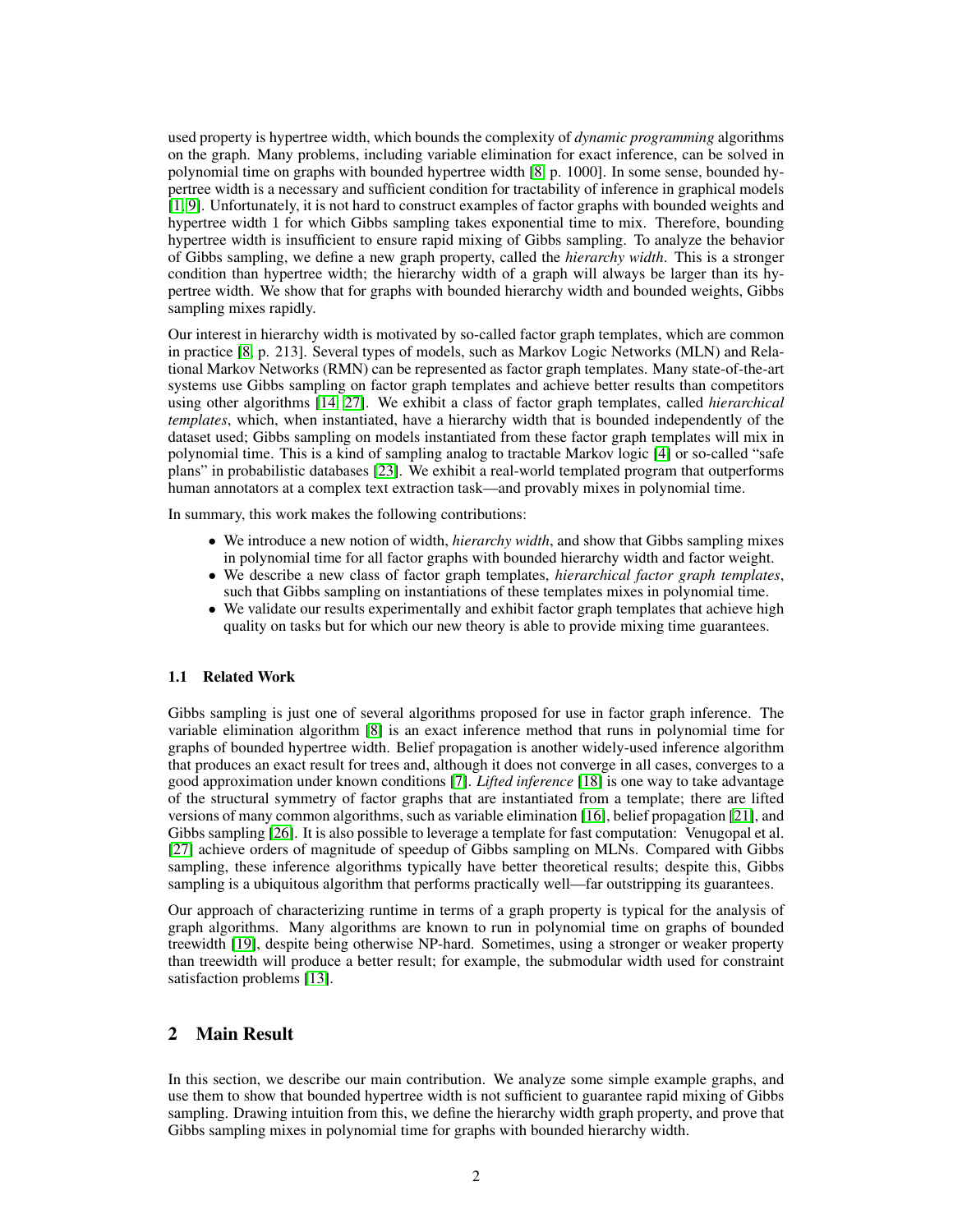

Figure 1: Factor graph diagrams for the voting model; single-variable prior factors are omitted.

First, we state some basic definitions. A factor graph  $G$  is a graphical model that consists of a set of variables V and factors Φ, and determines a distribution over those variables. If I is a *world* for G (an assignment of a value to each variable in V), then  $\epsilon$ , the *energy* of the world, is defined as

$$
\epsilon(I) = \sum_{\phi \in \Phi} \phi(I). \tag{1}
$$

The probability of world I is  $\pi(I) = \frac{1}{Z} \exp(\epsilon(I))$ , where Z is the normalization constant necessary for this to be a distribution. Typically, each  $\phi$  depends only on a subset of the variables; we can draw G as a bipartite graph where a variable  $v \in V$  is connected to a factor  $\phi \in \Phi$  if  $\phi$  depends on v.

**Definition 1** (Mixing Time). The *mixing time* of a Markov chain is the first time t at which the estimated distribution  $\mu_t$  is within statistical distance  $\frac{1}{4}$  of the true distribution [10, p. 55]. That is,

$$
t_{\max} = \min \left\{ t : \max_{A \subset \Omega} |\mu_t(A) - \pi(A)| \leq \frac{1}{4} \right\}.
$$

#### 2.1 Voting Example

We start by considering a simple example model [20], called the *voting model*, that models the sign of a particular "query" variable  $Q \in \{-1, 1\}$  in the presence of other "voter" variables  $T_i \in \{0, 1\}$ and  $F_i \in \{0, 1\}$ , for  $i \in \{1, ..., n\}$ , that suggest that Q is positive and negative (true and false), respectively. We consider three versions of this model. The first, the *voting model with linear semantics*, has energy function

$$
\epsilon(Q, T, F) = wQ \sum_{i=1}^{n} T_i - wQ \sum_{i=1}^{n} F_i + \sum_{i=1}^{n} w_{T_i} T_i + \sum_{i=1}^{n} w_{F_i} F_i,
$$

where  $w_{T_i}$ ,  $w_{F_i}$ , and  $w > 0$  are constant weights. This model has a factor connecting each voter variable to the query, which represents the value of that vote, and an additional factor that gives a prior for each voter. It corresponds to the factor graph in Figure 1(a). The second version, the *voting model with logical semantics*, has energy function

$$
\epsilon(Q, T, F) = wQ \max_i T_i - wQ \max_i F_i + \sum_{i=1}^n w_{T_i} T_i + \sum_{i=1}^n w_{F_i} F_i.
$$

Here, in addition to the prior factors, there are only two other factors, one of which (which we call  $\phi_T$ ) connects all the true-voters to the query, and the other of which ( $\phi_F$ ) connects all the false-voters to the query. The third version, the *voting model with ratio semantics*, is an intermediate between these two models, and has energy function

$$
\epsilon(Q, T, F) = wQ \log (1 + \sum_{i=1}^{n} T_i) - wQ \log (1 + \sum_{i=1}^{n} F_i) + \sum_{i=1}^{n} w_{T_i} T_i + \sum_{i=1}^{n} w_{F_i} F_i.
$$

With either logical or ratio semantics, this model can be drawn as the factor graph in Figure 1(b).

These three cases model different distributions and therefore different ways of representing the power of a vote; the choice of names is motivated by considering the marginal odds of  $Q$  given the other variables. For linear semantics, the odds of Q depend *linearly* on the difference between the number of nonzero positive-voters  $T_i$  and nonzero negative-voters  $F_i$ . For ratio semantics, the odds of Q depend roughly on their *ratio*. For logical semantics, only the presence of nonzero voters matters, not the number of voters.

We instantiated this model with random weights  $w_{T_i}$  and  $w_{F_i}$ , ran Gibbs sampling on it, and computed the variance of the estimated marginal probability of Q for the different models (Figure 2). The results show that the models with logical and ratio semantics produce much lower-variance estimates than the model with linear semantics. This experiment motivates us to try to prove a bound on the mixing time of Gibbs sampling on this model.

**Theorem 1.** Fix any constant  $\omega > 0$ , and run Gibbs sampling on the voting model with bounded factor weights  $\{w_{T_i}, w_{F_i}, w\} \subset [-\omega, \omega]$ . For the voting model with linear semantics, the largest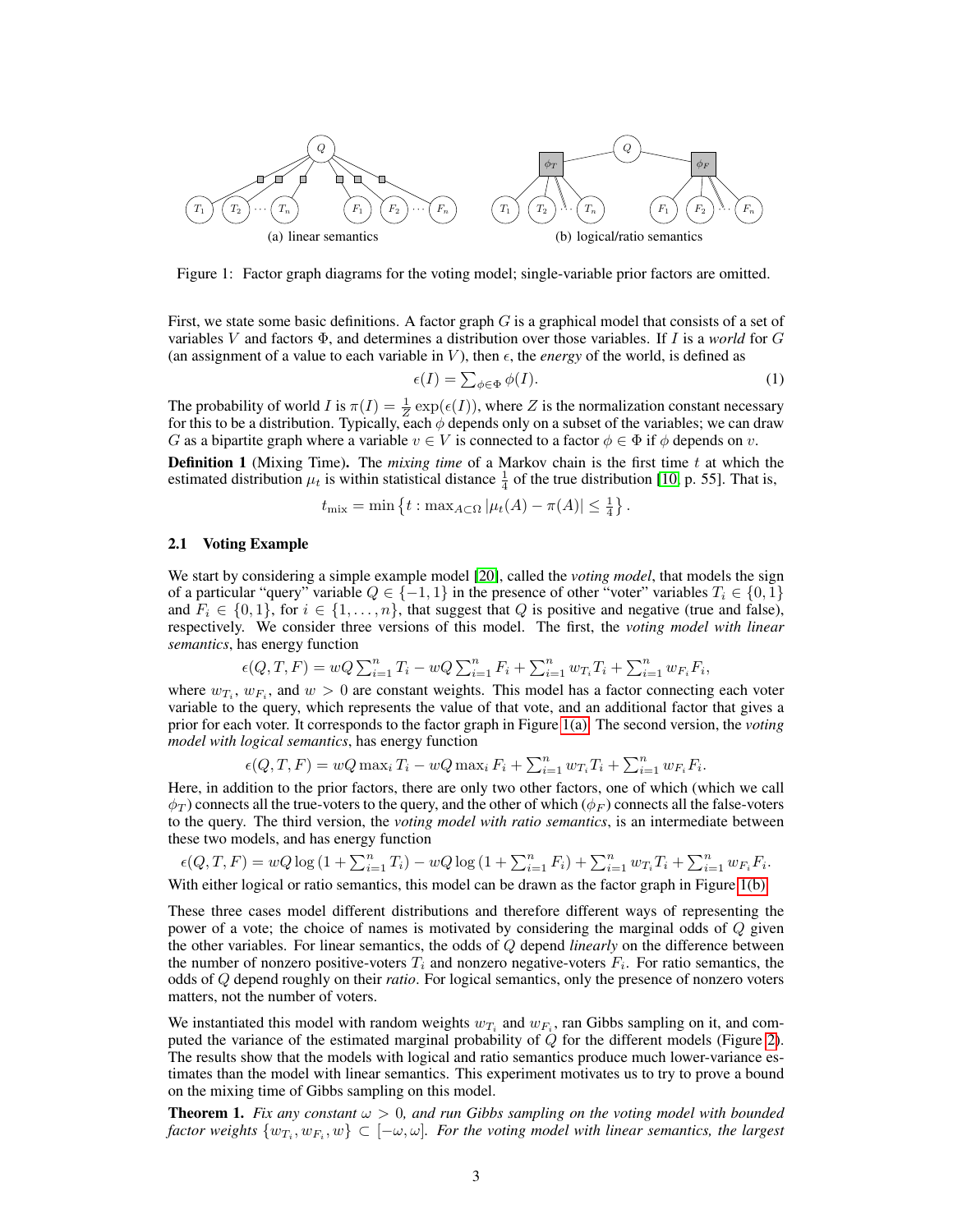

Figure 2: Convergence for the voting model with  $w = 0.5$ , and random prior weights in  $(-1, 0)$ .

*possible mixing time*  $t_{\text{mix}}$  *of any such model is*  $t_{\text{mix}} = 2^{\Theta}(n)$ *. For the voting model with either logical or ratio semantics, the largest possible mixing time is*  $t_{\text{mix}} = \Theta(n \log n)$ *.* 

This result validates our observation that linear semantics mix poorly compared to logical and ratio semantics. Intuitively, the reason why linear semantics performs worse is that the Gibbs sampler will switch the state of Q only very infrequently—in fact exponentially so. This is because the energy roughly depends linearly on the number of voters  $n$ , and therefore the probability of switching  $Q$ depends exponentially on n. This does not happen in either the logical or ratio models.

## 2.2 Hypertree Width

In this section, we describe the commonly-used graph property of hypertree width, and show using the voting example that bounding it is insufficient to ensure rapid Gibbs sampling. Hypertree width is typically used to bound the complexity of dynamic programming algorithms on a graph; in particular, variable elimination for exact inference runs in polynomial time on factor graphs with bounded hypertree width [8, p. 1000]. The hypertree width of a hypergraph, which we denote tw(G), is a generalization of the notion of acyclicity; since the definition of hypertree width is technical, we instead state the definition of an acyclic hypergraph, which is sufficient for our analysis. In order to apply these notions to factor graphs, we can represent a factor graph as a hypergraph that has one vertex for each node of the factor graph, and one hyperedge for each factor, where that hyperedge contains all variables the factor depends on.

Definition 2 (Acyclic Factor Graph [6]). A *join tree*, also called a junction tree, of a factor graph G is a tree T such that the nodes of T are the factors of G and, if two factors  $\phi$  and  $\rho$  both depend on the same variable x in G, then every factor on the unique path between  $\phi$  and  $\rho$  in T also depends on x. A factor graph is *acyclic* if it has a join tree. All acyclic graphs have hypertree width tw( $G$ ) = 1.

Note that all trees are acyclic; in particular the voting model (with any semantics) has hypertree width 1. Since the voting model with linear semantics and bounded weights mixes in exponential time (Theorem 1), this means that bounding the hypertree width and the factor weights is insufficient to ensure rapid mixing of Gibbs sampling.

#### 2.3 Hierarchy Width

Since the hypertree width is insufficient, we define a new graph property, the *hierarchy width*, which, when bounded, ensures rapid mixing of Gibbs sampling. This result is our main contribution.

**Definition 3** (Hierarchy Width). The hierarchy width hw(G) of a factor graph G is defined recursively such that, for any *connected* factor graph  $G = \langle V, \Phi \rangle$ ,

$$
\mathsf{hw}(G) = 1 + \min_{\phi^* \in \Phi} \mathsf{hw}(\langle V, \Phi - \{\phi^*\}\rangle),\tag{2}
$$

and for any *disconnected* factor graph  $G$  with connected components  $G_1, G_2, \ldots$ ,

$$
\mathsf{hw}(G) = \max_{i} \mathsf{hw}(G_i). \tag{3}
$$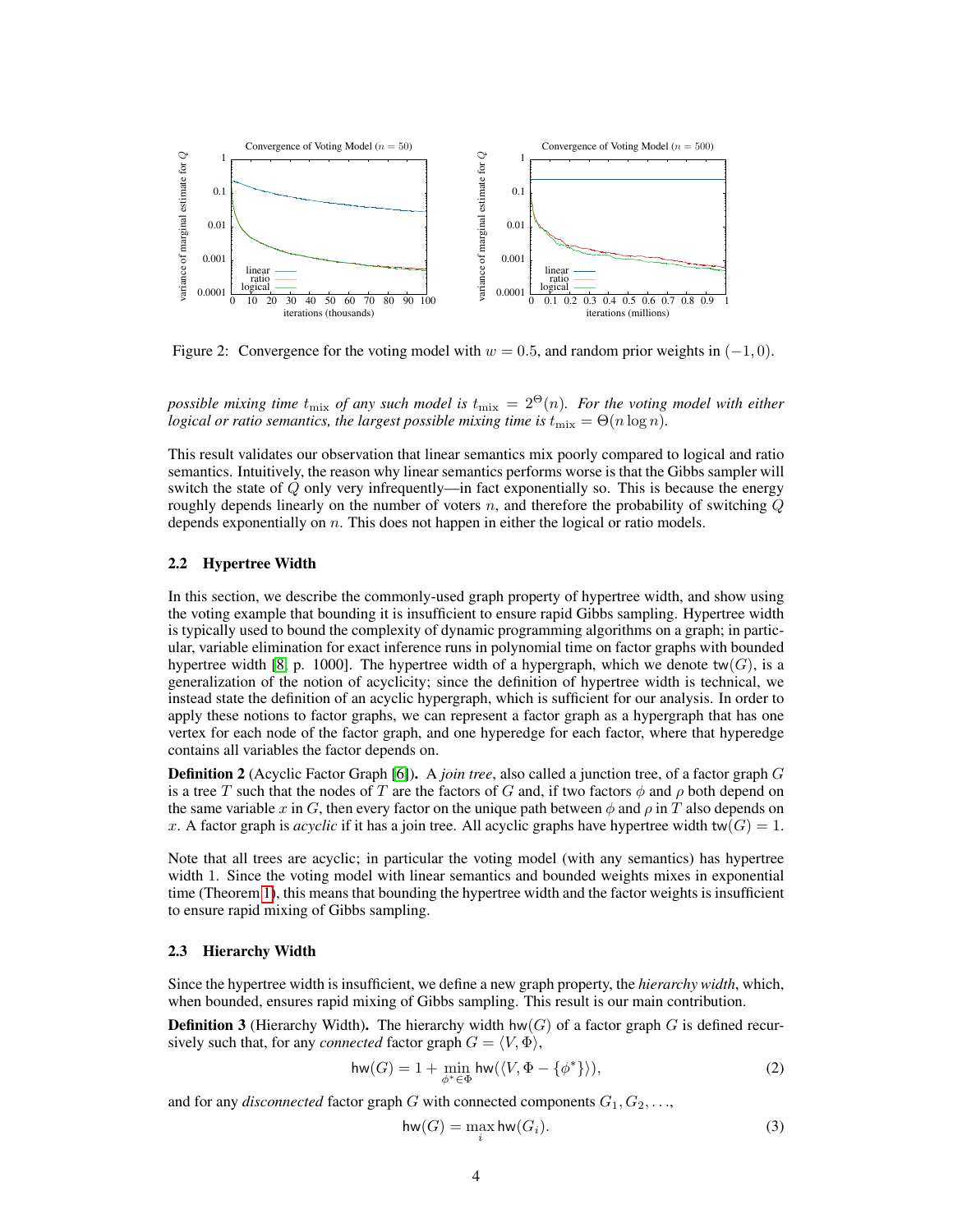As a *base case*, all factor graphs G with no factors have

$$
\mathsf{hw}(\langle V,\emptyset\rangle)=0.\tag{4}
$$

To develop some intuition about how to use the definition of hierarchy width, we derive the hierarchy width of the path graph drawn in Figure 3.



Figure 3: Factor graph diagram for an *n*-variable path graph.

**Lemma 1.** *The path graph model has hierarchy width*  $hw(G) = \lceil log_2 n \rceil$ *.* 

*Proof.* Let  $G_n$  denote the path graph with n variables. For  $n = 1$ , the lemma follows from (4). For  $n > 1$ ,  $G_n$  is connected, so we must compute its hierarchy width by applying (2). It turns out that the factor that minimizes this expression is the factor in the middle, and so applying (2) followed by (3) shows that  $hw(G_n) = 1 + hw(G_{\lceil \frac{n}{2} \rceil})$ . Applying this inductively proves the lemma.  $\Box$ 

Similarly, we are able to compute the hierarchy width of the voting model factor graphs.

**Lemma 2.** *The voting model with logical or ratio semantics has hierarchy width*  $hw(G) = 3$ .

**Lemma 3.** *The voting model with linear semantics has hierarchy width*  $hw(G) = 2n + 1$ *.* 

These results are promising, since they separate our polynomially-mixing examples from our exponentially-mixing examples. However, the hierarchy width of a factor graph says nothing about the factors themselves and the functions they compute. This means that it, alone, tells us nothing about the model; for example, any distribution can be represented by a trivial factor graph with a single factor that contains all the variables. Therefore, in order to use hierarchy width to produce a result about the mixing time of Gibbs sampling, we constrain the maximum weight of the factors.

**Definition 4** (Maximum Factor Weight). A factor graph has maximum factor weight  $M$ , where

$$
M = \max_{\phi \in \Phi} \left( \max_{I} \phi(I) - \min_{I} \phi(I) \right).
$$

For example, the maximum factor weight of the voting example with linear semantics is  $M = 2w$ ; with logical semantics, it is  $M = 2w$ ; and with ratio semantics, it is  $M = 2w \log((n + 1))$ . We now show that graphs with bounded hierarchy width and maximum factor weight mix rapidly.

Theorem 2 (Polynomial Mixing Time). *If* G *is a factor graph with* n *variables, at most* s *states per variable,* e *factors, maximum factor weight* M*, and hierarchy width* h*, then*

$$
t_{\max} \le (\log(4) + n \log(s) + eM) n \exp(3hM).
$$

*In particular, if* e *is polynomial in* n*, the number of values for each variable is bounded, and* hM =  $O(\log n)$ *, then*  $t_{\text{mix}}(\epsilon) = O(n^{O(1)})$ *.* 

To show why bounding the hierarchy width is necessary for this result, we outline the proof of Theorem 2. Our technique involves bounding the absolute spectral gap  $\gamma(G)$  of the transition matrix of Gibbs sampling on graph  $G$ ; there are standard results that use the absolute spectral gap to bound the mixing time of a process [10, p. 155]. Our proof proceeds via induction using the definition of hierarchy width and the following three lemmas.

**Lemma 4** (Connected Case). Let G and G be two factor graphs with maximum factor weight M, *which differ only inasmuch as* G *contains a single additional factor* φ ∗ *. Then,*

$$
\gamma(G) \ge \gamma(\bar{G}) \exp(-3M).
$$

Lemma 5 (Disconnected Case). *Let* G *be a disconnected factor graph with* n *variables and* m *connected components*  $G_1, G_2, \ldots, G_m$  *with*  $n_1, n_2, \ldots, n_m$  *variables, respectively. Then,* 

$$
\gamma(G) \ge \min_{i \le m} \frac{n_i}{n} \gamma(G_i).
$$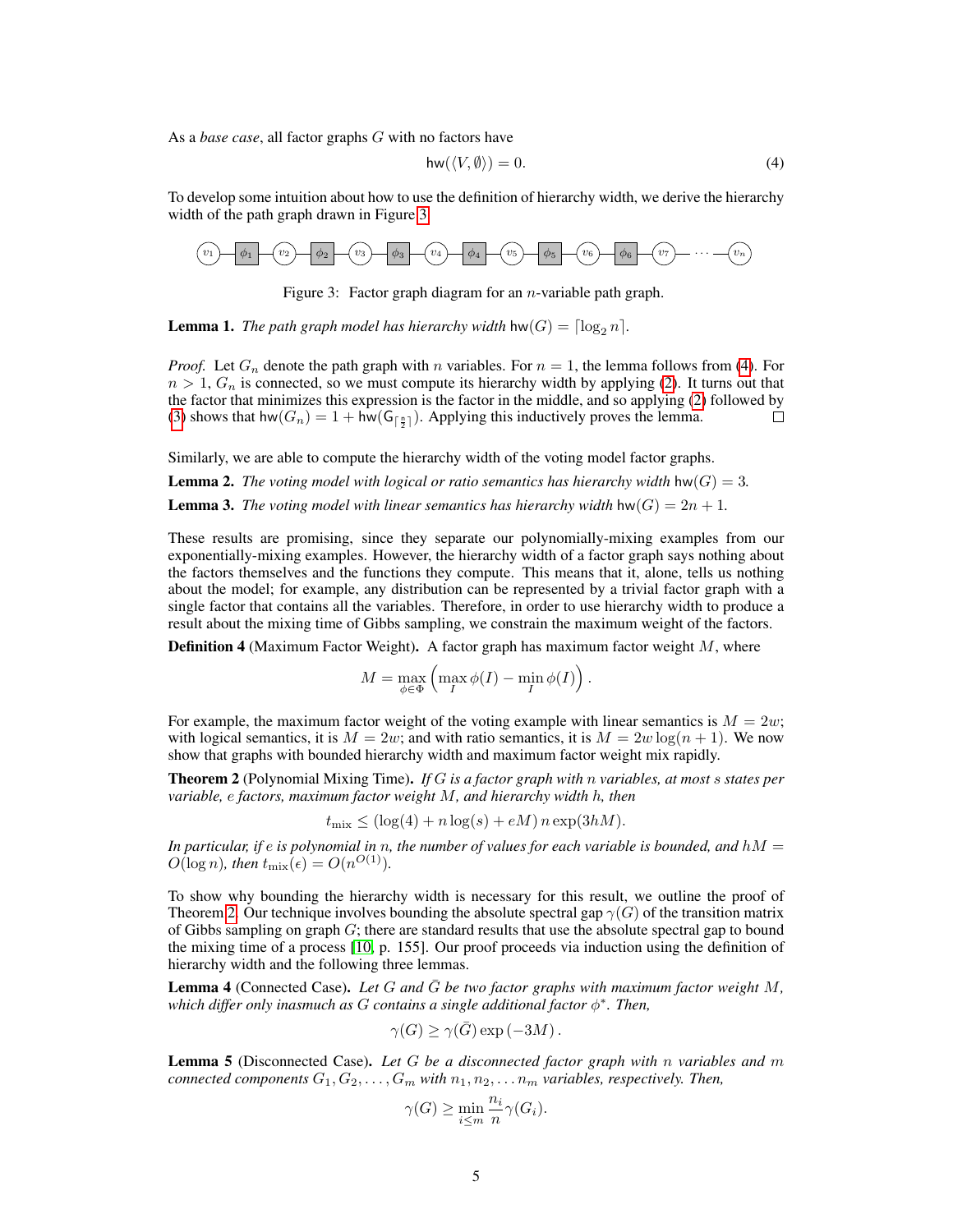Lemma 6 (Base Case). *Let* G *be a factor graph with one variable and no factors. The absolute spectral gap of Gibbs sampling running on G will be*  $\gamma(G) = 1$ *.* 

Using these Lemmas inductively, it is not hard to show that, under the conditions of Theorem 2,

$$
\gamma(G) \ge \frac{1}{n} \exp(-3hM);
$$

converting this to a bound on the mixing time produces the result of Theorem 2.

To gain more intuition about the hierarchy width, we compare its properties to those of the hypertree width. First, we note that, when the hierarchy width is bounded, the hypertree width is also bounded.

**Statement 1.** *For any factor graph*  $G$ ,  $tw(G) \leq hw(G)$ *.* 

One of the useful properties of the hypertree width is that, for any fixed  $k$ , computing whether a graph G has hypertree width tw $(G) \leq k$  can be done in polynomial time in the size of G. We show the same is true for the hierarchy width.

**Statement 2.** For any fixed k, computing whether  $\text{hw}(G) \leq k$  can be done in time polynomial in *the number of factors of* G*.*

Finally, we note that we can also bound the hierarchy width using the degree of the factor graph. Notice that a graph with unbounded node degree contains the voting program with linear semantics as a subgraph. This statement shows that bounding the hierarchy width disallows such graphs.

**Statement 3.** Let d be the maximum degree of a variable in factor graph G. Then, hw(G)  $\geq d$ .

## 3 Factor Graph Templates

Our study of hierarchy width is in part motivated by the desire to analyze the behavior of Gibbs sampling on factor graph templates, which are common in practice and used by many state-of-theart systems. A factor graph template is an abstract model that can be *instantiated* on a dataset to produce a factor graph. The dataset consists of *objects*, each of which represents a thing we want to reason about, which are divided into *classes*. For example, the object Bart could have class Person and the object Twilight could have class Movie. (There are many ways to define templates; here, we follow the formulation in Koller and Friedman [8, p. 213].)

A factor graph template consists of a set of template variables and template factors. A template variable represents a property of a tuple of zero or more objects of particular classes. For example, we could have an  $IsPopular(x)$  template, which takes a single argument of class Movie. In the instantiated graph, this would take the form of multiple variables like IsPopular(Twilight) or IsPopular(Avengers). Template factors are replicated similarly to produce multiple factors in the instantiated graph. For example, we can have a template factor

 $\phi$  (TweetedAbout $(x, y)$ , IsPopular $(x)$ )

for some factor function  $\phi$ . This would be instantiated to factors like

 $\phi$  (TweetedAbout(Avengers, Bart), IsPopular(Avengers)).

We call the x and y in a template factor *object symbols*. For an instantiated factor graph with template factors  $\Phi$ , if we let  $A_{\phi}$  denote the set of possible assignments to the object symbols in a template factor  $\phi$ , and let  $\phi(a, I)$  denote the value of its factor function in world I under the object symbol assignment  $a$ , then the standard way to define the energy function is with

$$
\epsilon(I) = \sum_{\phi \in \Phi} \sum_{a \in A_{\phi}} w_{\phi} \phi(a, I), \tag{5}
$$

where  $w_{\phi}$  is the weight of template factor  $\phi$ . This energy function results from the creation of a single factor  $\phi_a(I) = \phi(a, I)$  for each object symbol assignment a of  $\phi$ . Unfortunately, this standard energy definition is not suitable for all applications. To deal with this, Shin et al. [20] introduce the notion of a *semantic function* g, which counts the of energy of instances of the factor template in a non-standard way. In order to do this, they first divide the object symbols of each template factor into two groups, the *head symbols* and the *body symbols*. When writing out factor templates, we distinguish head symbols by writing them with a hat (like  $\hat{x}$ ). If we let  $H_{\phi}$  denote the set of possible assignments to the head symbols, let  $B_{\phi}$  denote the set of possible assignments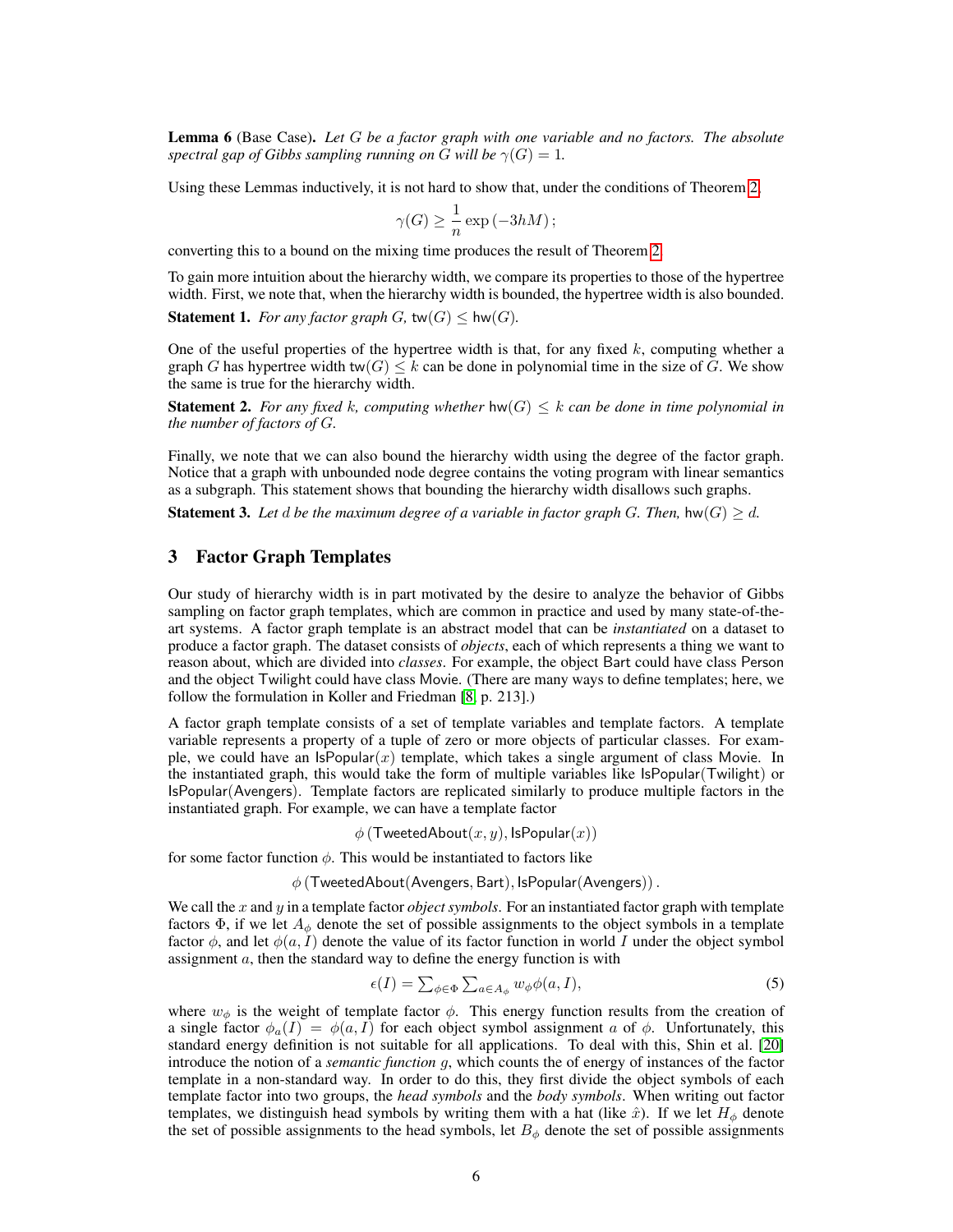

Figure 4: Subset relationships among classes of factor graphs, and locations of examples.

to the body symbols, and let  $\phi(h, b, I)$  denote the value of its factor function in world I under the assignment  $(h, b)$ , then the energy of a world is defined as

$$
\epsilon(I) = \sum_{\phi \in \Phi} \sum_{h \in H_{\phi}} w_{\phi}(h) g\left(\sum_{b \in B_{\phi}} \phi(h, b, I)\right).
$$
 (6)

This results in the creation of a single factor  $\phi_h(I) = g(\sum_b \phi(h, b, I))$  for each assignment of the template's head symbols. We focus on three semantic functions in particular [20]. For the first, *linear semantics*,  $g(x) = x$ . This is identical to the standard semantics in (5). For the second, *logical semantics*,  $g(x) = sgn(x)$ . For the third, *ratio semantics*,  $g(x) = sgn(x) \log(1+|x|)$ . These semantics are analogous to the different semantics used in our voting example. Shin et al. [20] exhibit several classification problems where using logical or ratio semantics gives better F1 scores.

### 3.1 Hierarchical Factor Graphs

In this section, we outline a class of templates, hierarchical templates, that have bounded hierarchy width. We focus on models that have hierarchical structure in their template factors; for example,

$$
\phi(A(\hat{x}, \hat{y}, z), B(\hat{x}, \hat{y}), Q(\hat{x}, \hat{y})) \tag{7}
$$

should have hierarchical structure, while

$$
\phi(A(z), B(\hat{x}), Q(\hat{x}, y))
$$
\n(8)

should not. Armed with this intuition, we give the following definitions.

**Definition 5** (Hierarchy Depth). A template factor  $\phi$  has *hierarchy depth d* if the first d object symbols that appear in each of its terms are the same. We call these symbols *hierarchical symbols*. For example, (7) has hierarchy depth 2, and  $\hat{x}$  and  $\hat{y}$  are hierarchical symbols; also, (8) has hierarchy depth 0, and no hierarchical symbols.

Definition 6 (Hierarchical). We say that a template factor is *hierarchical* if all of its head symbols are hierarchical symbols. For example, (7) is hierarchical, while (8) is not. We say that a factor graph template is *hierarchical* if all its template factors are hierarchical.

We can explicitly bound the hierarchy width of instances of hierarchical factor graphs.

**Lemma 7.** *If* G is an instance of a hierarchical template with E *template factors, then*  $\text{hw}(G) \leq E$ *.* 

We would now like to use Theorem 2 to prove a bound on the mixing time; this requires us to bound the maximum factor weight of the graph. Unfortunately, for linear semantics, the maximum factor weight of a graph is potentially  $O(n)$ , so applying Theorem 2 won't get us useful results. Fortunately, for logical or ratio semantics, hierarchical factor graphs do mix in polynomial time.

Statement 4. *For any fixed hierarchical factor graph template* G*, if* G *is an instance of* G *with bounded weights using either logical or ratio semantics, then the mixing time of Gibbs sampling on* G is polynomial in the number of objects n in its dataset. That is,  $t_{\text{mix}} = O(n^{\tilde{O}(1)})$ .

So, if we want to construct models with Gibbs samplers that mix rapidly, one way to do it is with hierarchical factor graph templates using logical or ratio semantics.

## 4 Experiments

Synthetic Data We constructed a synthetic dataset by using an ensemble of Ising model graphs each with 360 nodes, 359 edges, and treewidth 1, but with different hierarchy widths. These graphs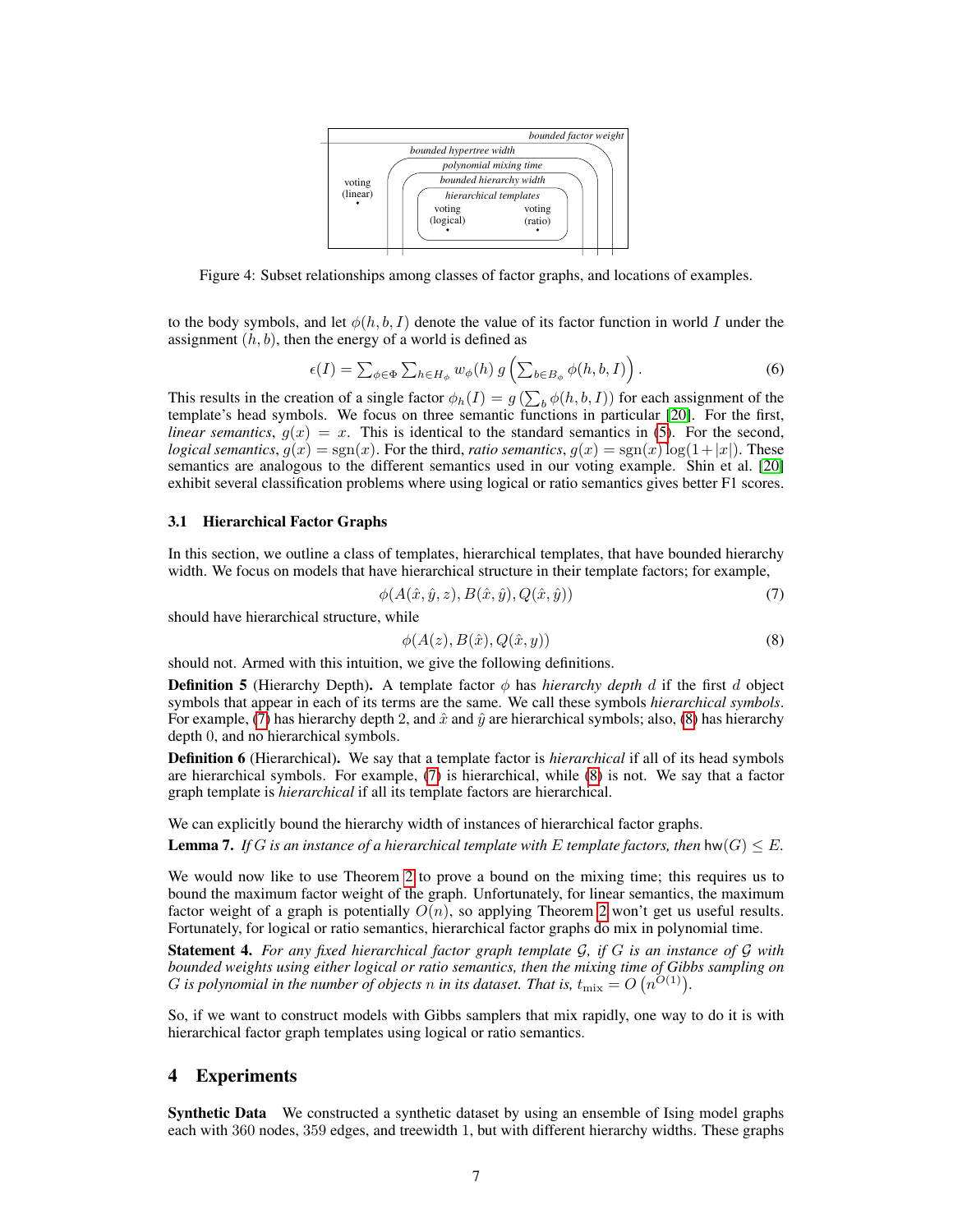

(a) Error of marginal estimates for synthetic Ising model after  $10^5$  samples.

(b) Maximum error marginal estimates for KBP dataset after some number of samples.

Figure 5: Experiments illustrate how convergence is affected by hierarchy width and semantics.

ranged from the star graph (like in Figure 1(a)) to the path graph; and each had different hierarchy width. For each graph, we were able to calculate the exact true marginal of each variable because of the small tree-width. We then ran Gibbs sampling on each graph, and calculated the error of the marginal estimate of a single arbitrarily-chosen query variable. Figure 5(a) shows the result with different weights and hierarchy width. It shows that, even for tree graphs with the same number of nodes and edges, the mixing time can still vary depending on the hierarchy width of the model.

Real-World Applications We observed that the hierarchical templates that we focus on in this work appear frequently in real applications. For example, all five knowledge base population (KBP) systems illustrated by Shin et al. [20] contain subgraphs that are grounded by hierarchical templates. Moreover, sometimes a factor graph is solely grounded by hierarchical templates, and thus provably mixes rapidly by our theorem while achieving high quality. To validate this, we constructed a hierarchical template for the Paleontology application used by Shanan et al. [17]. We found that when using the ratio semantic, we were able to get an F1 score of 0.86 with precision of 0.96. On the same task, this quality is actually higher than professional human volunteers [17]. For comparison, the linear semantic achieved an F1 score of 0.76 and the logical achieved 0.73.

The factor graph we used in this Paleontology application is large enough that it is intractable, using exact inference, to estimate the true marginal to investigate the mixing behavior. Therefore, we chose a subgraph of a KBP system used by Shin et al. [20] that can be grounded by a hierarchical template and chose a setting of the weight such that the true marginal was 0.5 for all variables. We then ran Gibbs sampling on this subgraph and report the average error of the marginal estimation in Figure 5(b). Our results illustrate the effect of changing the semantic on a more complicated model from a real application, and show similar behavior to our simple voting example.

## 5 Conclusion

This paper showed that for a class of factor graph templates, hierarchical templates, Gibbs sampling mixes in polynomial time. It also introduced the graph property hierarchy width, and showed that for graphs of bounded factor weight and hierarchy width, Gibbs sampling converges rapidly. These results may aid in better understanding the behavior of Gibbs sampling for both template and general factor graphs.

#### Acknowledgments

Thanks to Stefano Ermon and Percy Liang for helpful conversations.

The authors acknowledge the support of: DARPA FA8750-12-2-0335; NSF IIS-1247701; NSF CCF-1111943; DOE 108845; NSF CCF-1337375; DARPA FA8750-13-2-0039; NSF IIS-1353606; ONR N000141210041 and N000141310129; NIH U54EB020405; Oracle; NVIDIA; Huawei; SAP Labs; Sloan Research Fellowship; Moore Foundation; American Family Insurance; Google; and Toshiba.